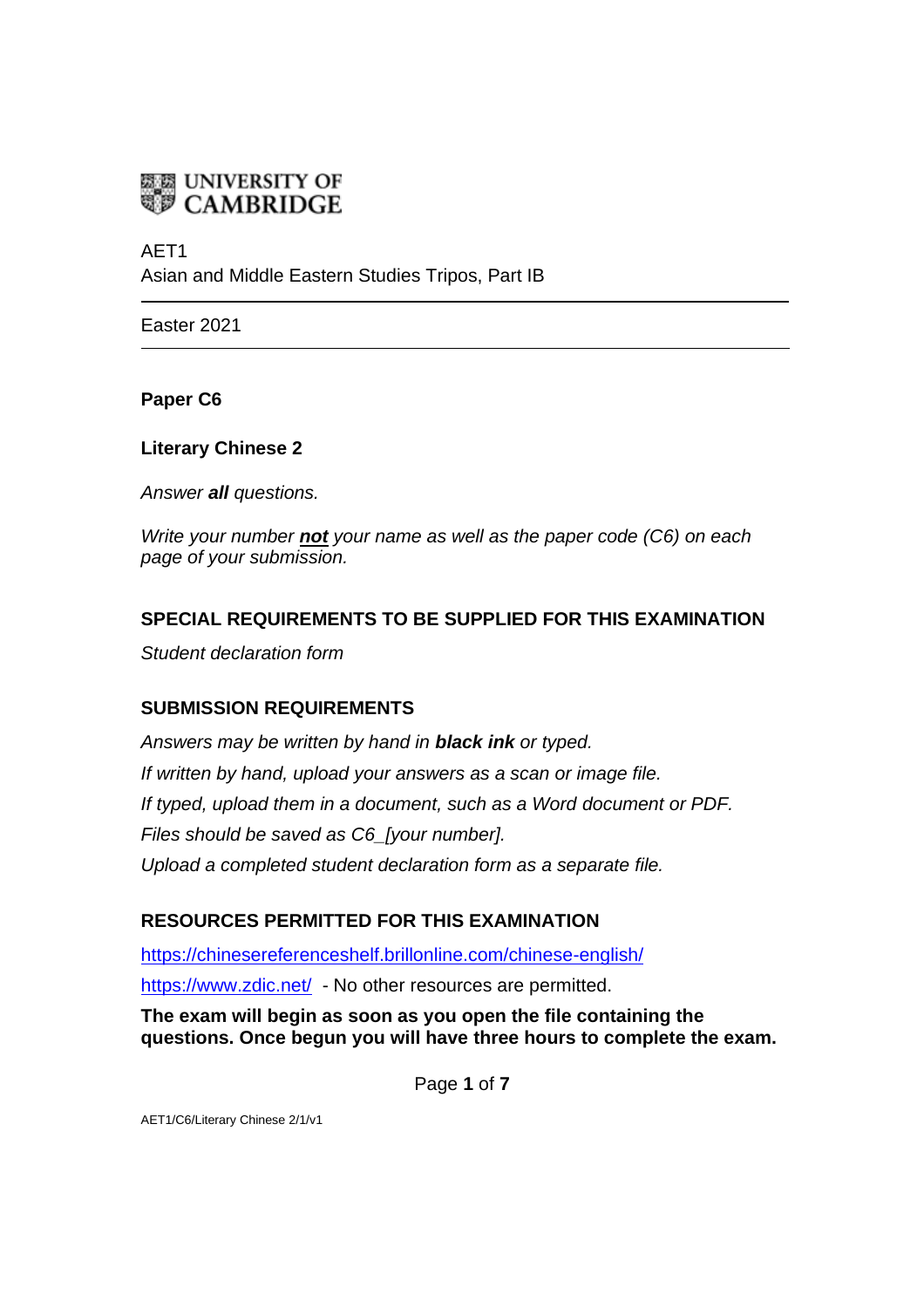#### **1. SEEN – Translate into English (30 marks)**

### **a)**

## 哀江頭 **/** 杜甫

少陵野老吞聲哭,春日潛行曲江曲。 江頭宮殿鎖千門,細柳新蒲為誰綠。 憶昔霓旌下南苑,苑中萬物生顏色。 昭陽殿裏第一人,同輦隨君侍君側。 輦前才人帶弓箭,白馬嚼齧黃金勒。 翻身向天仰射雲,一箭正墜雙飛翼。 明眸皓齒今何在,血污遊魂歸不得。 清渭東流劍閣深,去住彼此無消息。 人生有情淚沾臆,江草江花豈終極。 黃昏胡騎塵滿城,欲往城南望城北。

Owen, Stephen, *The Poetry of Du Fu* (Berlin: De Gruyter, 2015), p. 246.

### **b)**

楊公伯雍雒陽縣人也,本以儈賣為業,性篤孝,父母亡,葬無終山, 遂家焉。山高八十里,上無水,公汲水作義漿於阪頭,行者皆飲之。 三年,有一人就飲,以一斗石子與之,使至高平好地有石處種之,

### Page **2** of **7**

AET1/C6/Literary Chinese 2/2/v1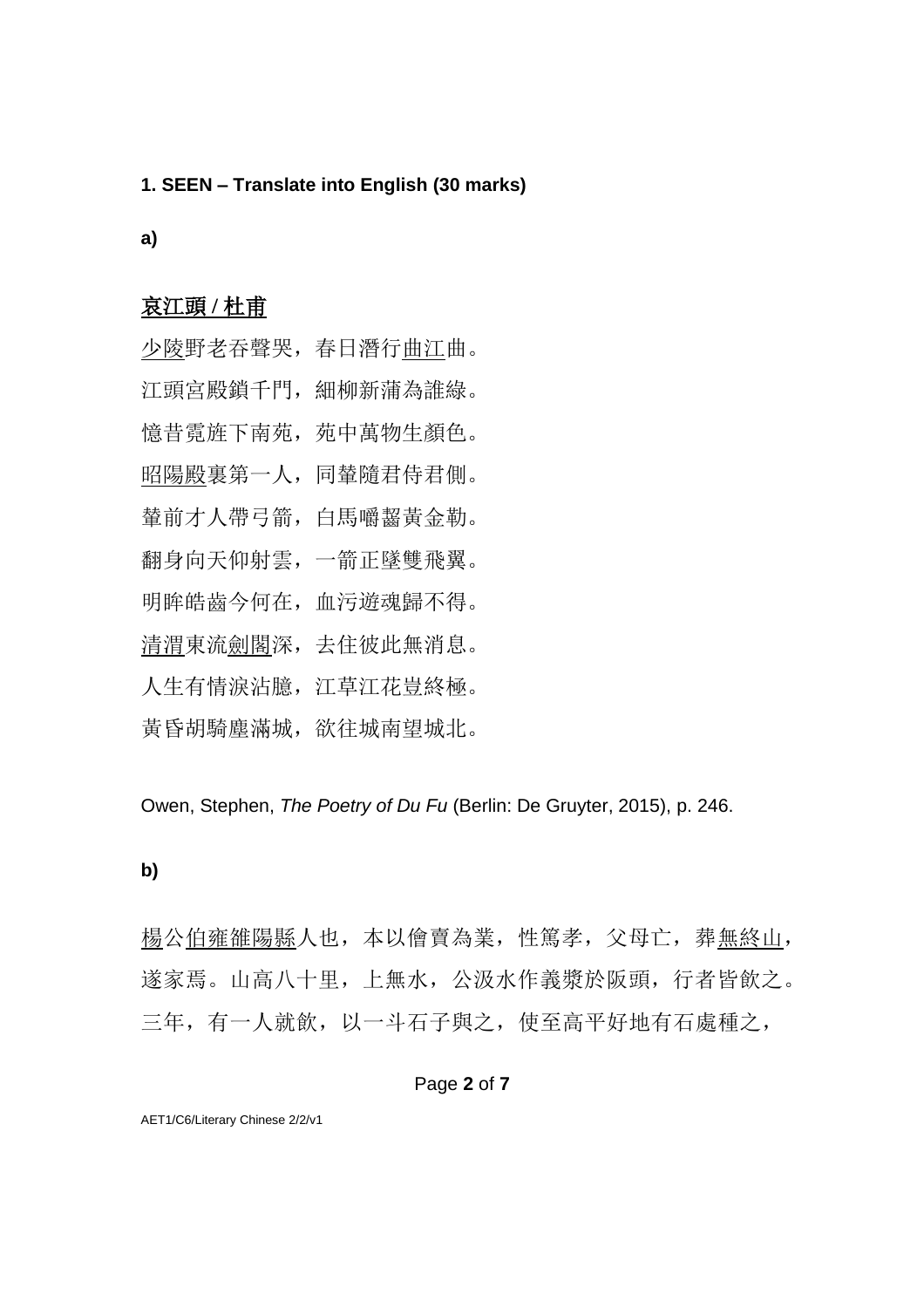云:「玉當生其中。」楊公未娶,又語云:「汝後當得好婦。」語 畢,不見。乃種其石,數歲,時時往視,見玉子生石上,人莫知也。 有徐氏者,右北平著姓女,甚有行,時人求,多不許;公乃試求徐 氏,徐氏笑以為狂,因戲云:「得白璧一雙來,當聽為婚。」公至 所種玉田中,得白璧五雙,以聘。徐氏大驚,遂以女妻公。天子聞 而異之,拜為大夫。乃於種玉處四角,作大石柱,各一丈,中央一 頃地名曰「玉田」。

Gan Bao, *Xin ji Sou shen ji* (Beijing: Zhonghua, 2007), 11.285.

#### **2. UNSEEN – Translate into English (35 marks)**

#### **a)**

劉太保誠然膽大,走上前來,與他拔去了鬢邊草,頷下莎,問道: 「你有甚麼說話?」那猴道:「我沒話說,教那個師父上來,我問 他一問。」三藏道:「你問我甚麼?」那猴道:「你可是東土大王 差往西天取經去的麼?」三藏道:「我正是,你問怎麼?」那猴 道:「我是五百年前大鬧天宮的齊天大聖,只因犯了誑上之罪,被 佛祖壓於此處。前者有個觀音菩薩,領佛旨意,上東土尋取經人。 我教他救我一救,他勸我再莫行兇,歸依佛法,盡慇懃保護取經 人,往西方拜佛,功成後自有好處。故此書夜提心,晨昏弔膽,只

#### Page **3** of **7**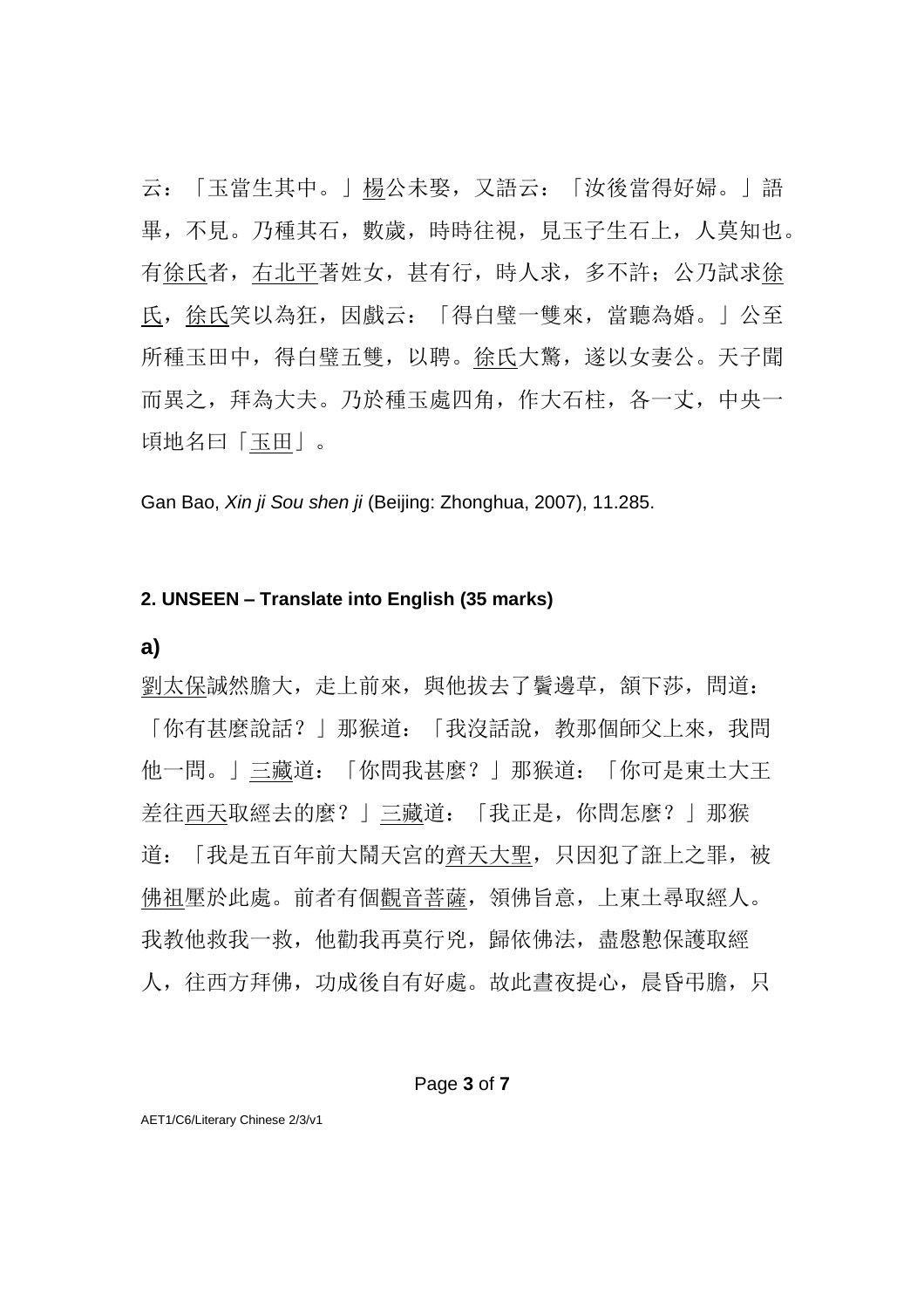等師父來救我脫身。我願保你取經,與你做個徒弟。」三藏聞言, 滿心歡喜道:「你雖有此善心,又蒙菩薩教誨,願入沙門,只是我 又沒斧鑿,如何救得你出?」那猴道:「不用斧鑿,你但肯救我, 我自出來也。」三藏道:「我自救你,你怎得出來?」那猴道:

「這山頂上有我佛如來的金字壓帖,你只上山去將帖兒揭起,我就 出來了。」三藏依言,回頭央浼劉伯欽道:「太保啊,我與你上山 走一遭。」伯欽道:「不知真假何如?」那猴高叫道:「是真,決 不敢虛謬。」伯欽只得呼喚家僮,牽了馬匹。他卻扶著三藏, 復上 高山。

| 誠然        | chéngrán                            | indeed, truly                                                                                  |
|-----------|-------------------------------------|------------------------------------------------------------------------------------------------|
| 膽大        | dăndà                               | audacious, brave                                                                               |
| 拔         | bá                                  | pull up, draw out                                                                              |
| 鬢         | bìn                                 | temples                                                                                        |
| 頷下        | hànxià                              | under one's chin                                                                               |
| 莎         | suō                                 | sedge grass                                                                                    |
| 西天        | xītiān                              | The Western Paradise (in<br>Buddhism)                                                          |
| 經         | jīng                                | the scriptures                                                                                 |
| 大鬧天宮的齊天大聖 | Dànào tīangōng de<br>Qítīan Dàshèng | The Great Sage Equal of Heaven<br>who wreaked havoc in the<br>Heavenly Court (i.e. Sun Wukong) |
| 誑         | kuáng                               | to cheat, lie, deceive                                                                         |
| 佛祖        | Fózŭ                                | the Buddha                                                                                     |
| 壓         | yā                                  | push down, keep under                                                                          |
| 觀音菩薩      | Guānyīn Púsà                        | the bodhisattva Guanyin                                                                        |
| 領         | ling                                | to receive                                                                                     |
| 旨意        | zhĭyì                               | a decree                                                                                       |
| 莫         | mò                                  | negative imperative, same as $\mathfrak W$                                                     |

Page **4** of **7**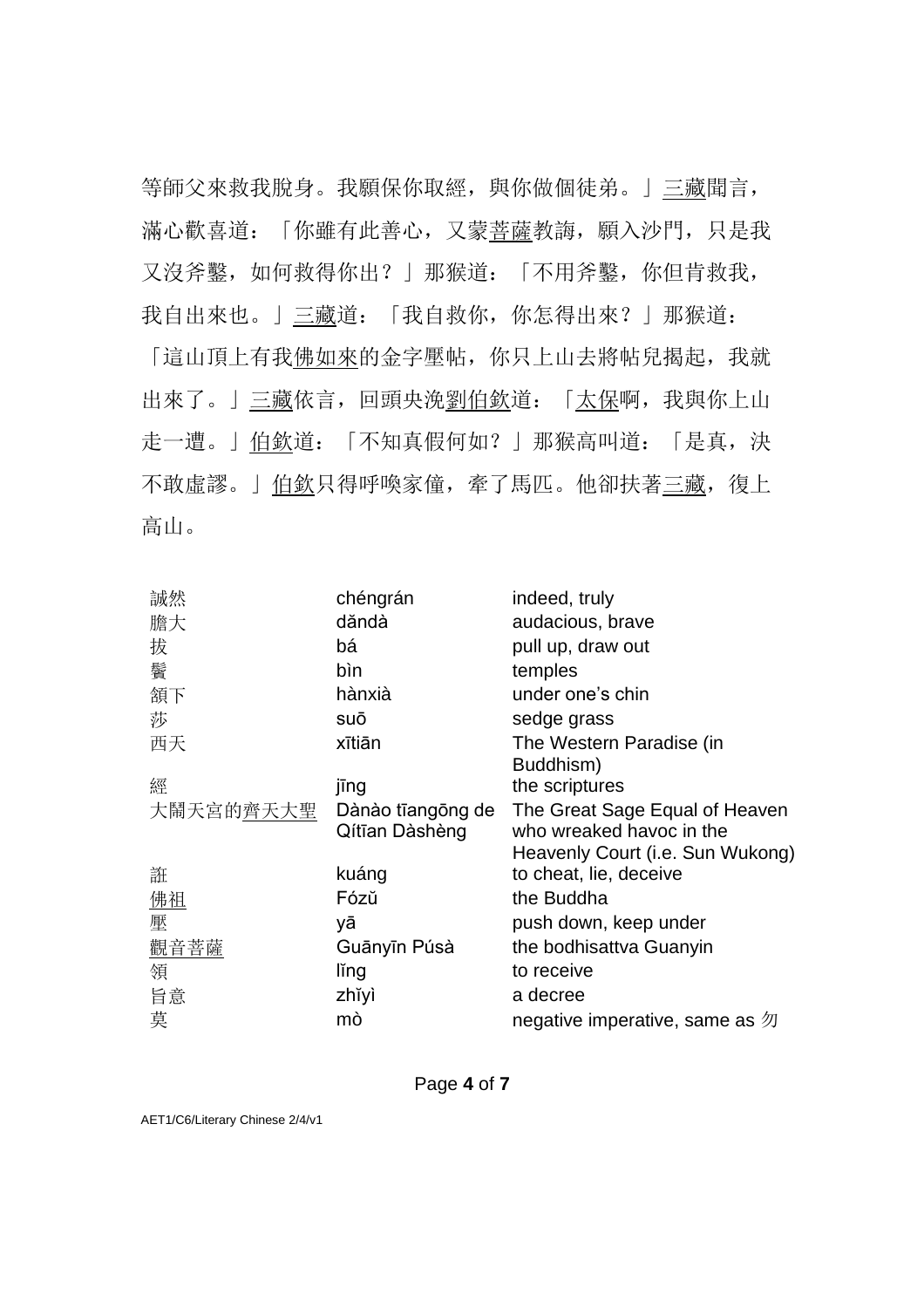| 行兇        | xíngxiong | to commit a violent crime                               |
|-----------|-----------|---------------------------------------------------------|
| 歸依        | guīyī     | to convert (to a religion)                              |
| 佛法        | fófă      | the Buddhist doctrine                                   |
| 慇懃        | yīnqín    | to be attentive in your duties, to                      |
|           |           | pay attention                                           |
| 晝夜        | zhòuyè    | day and night                                           |
| 提心        | tíxīn     | to worry, concern oneself with                          |
| 晨昏        | chénhūn   | from dusk till dawn, day and night                      |
| 弔膽        | diàodăn   | breathless with fear                                    |
| 脫身        | tuōshēn   | to free oneself                                         |
| 徒弟        | túdì      | a disciple                                              |
| 教誨        | jiàohuì   | to instruct                                             |
| 沙門        | shāmén    | a Buddhist monk, the clergy                             |
| 斧         | fŭ        | a hatchet                                               |
| 鑿         | záo       | a chisel                                                |
| <u>如來</u> | rúlái     | the Buddha                                              |
| 金字        | jīnzì     | Golden letters                                          |
| 帖兒        | tiě ér    | a notice, a poster                                      |
| 揭         | jiē       | to reveal, to unveil, to lift                           |
| 央         | yāng      | to plead                                                |
| 浼         | měi       | to ask a favour of                                      |
| <u>太保</u> | tàibăo    | high-ranking officer, or "my lord"<br>(showing respect) |
| 一遭        | yìzāo     | once                                                    |
| 虛         | xū        | empty, false                                            |
| 謬         | miù       | to deceive, to cheat, to confuse                        |
| 決不        | juébù     | I cannot, not at all                                    |
| 家僮        | jiātóng   | a servant                                               |
| 牽         | qiān      | to lead along, to pull (an animal)                      |
| 卻         | què       | however, yet, just                                      |

Wu Cheng'en 吴承恩, *Xi you ji (Zhongguo gudian si da mingzhu)* 西游記 (中國 古典四大名著). Beijing: Yanshan chubanshe, 2017, v. 1, pp. 156-157.

Page **5** of **7**

AET1/C6/Literary Chinese 2/5/v1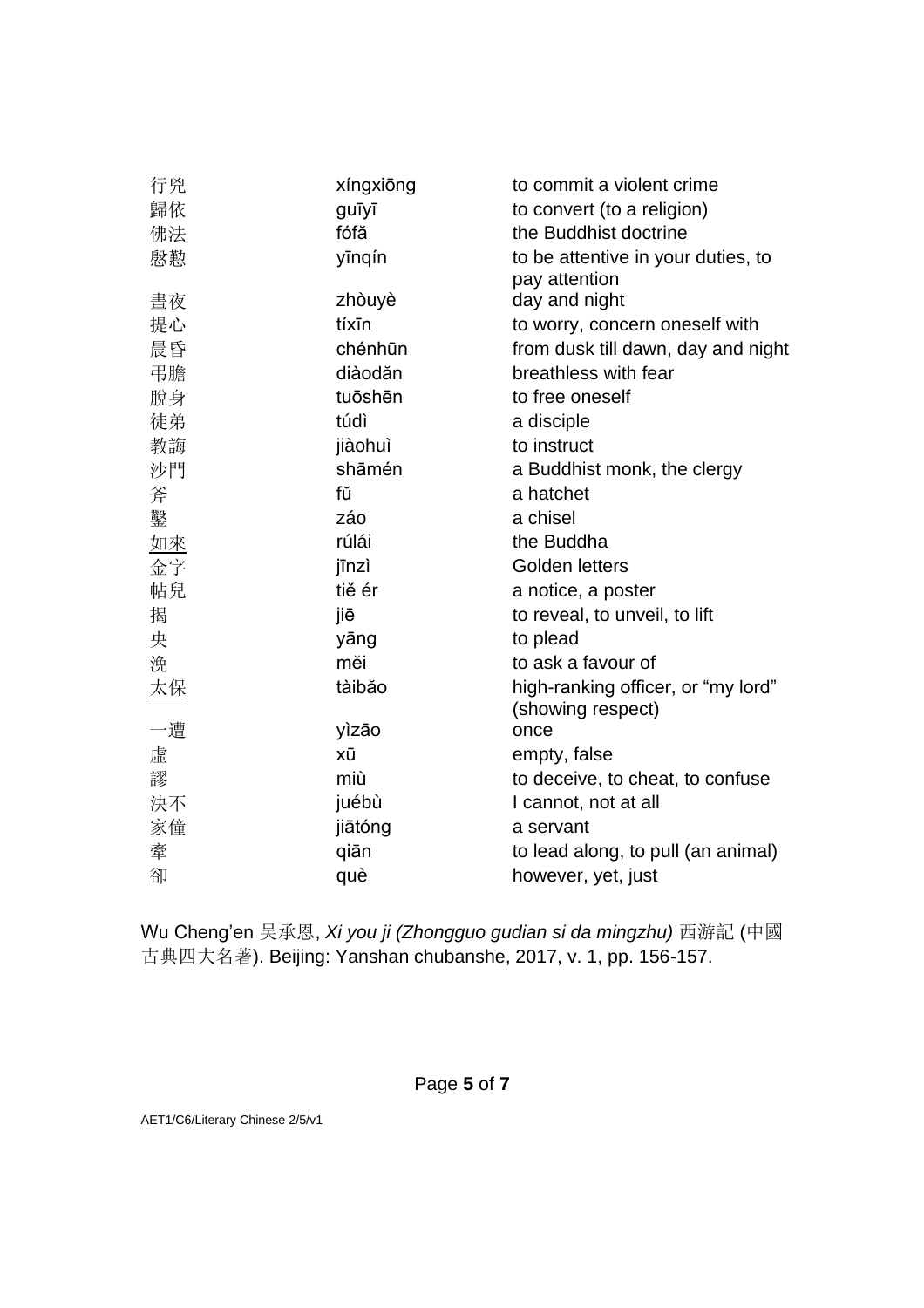# **b)**

| 客從遠方來 |                                      |
|-------|--------------------------------------|
| 遺我一端綺 | 綺 qǐ: fine silk                      |
| 相去萬餘里 |                                      |
| 故人心尚爾 |                                      |
| 文彩雙鴛鴦 |                                      |
| 裁為合歡被 | 裁 cái: cut                           |
| 著以長相思 |                                      |
| 緣以結不解 | 緣 yuán: to hem                       |
| 以膠投漆中 | 膠 jiāo: glue; 漆 qī: varnish, lacquer |
| 誰能別離此 |                                      |

Sui Shusen, *Gushi shijiu shou jishi* (Beijing: Zhonghua, 1955), pp. 26-27.